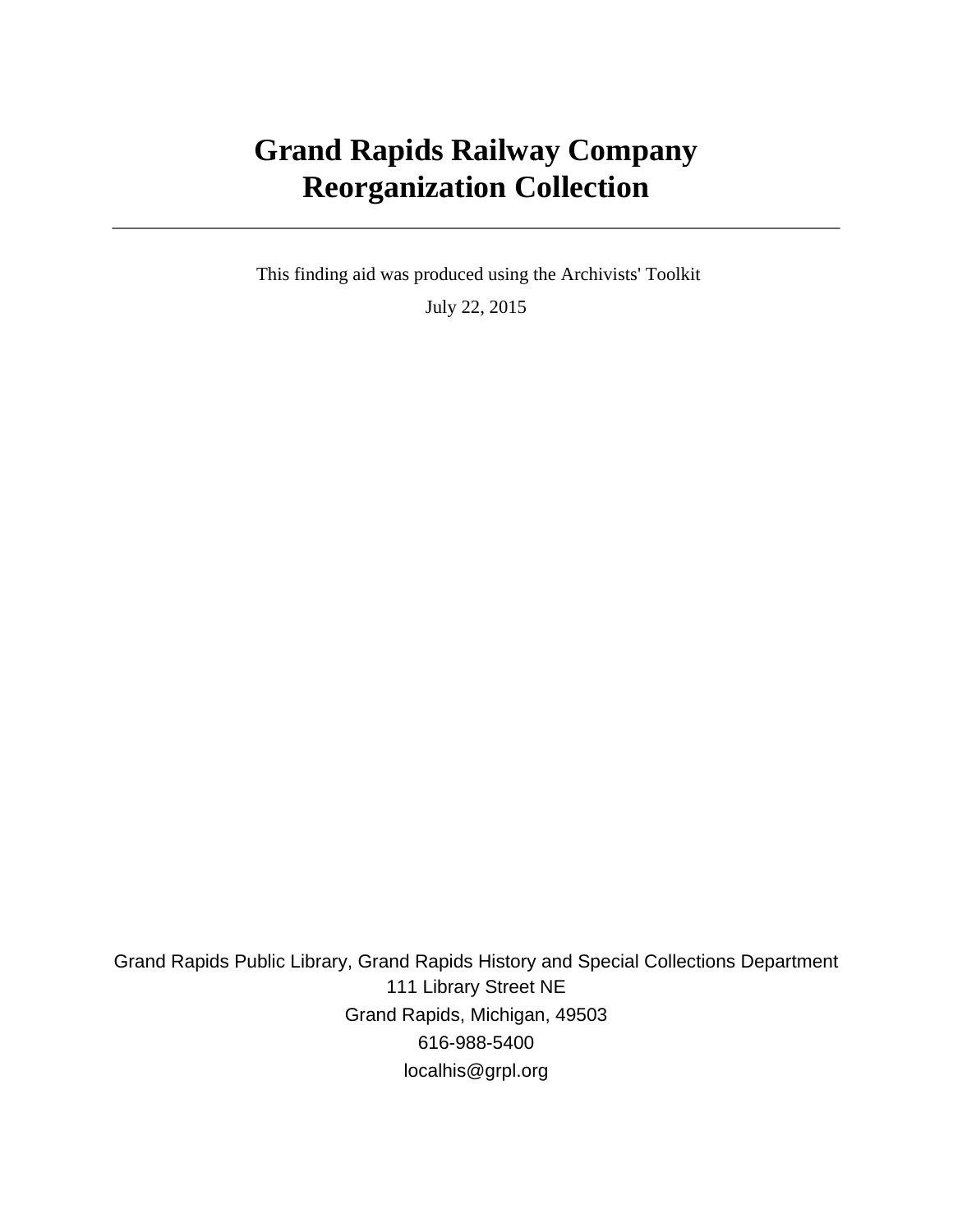## **Table of Contents**

l,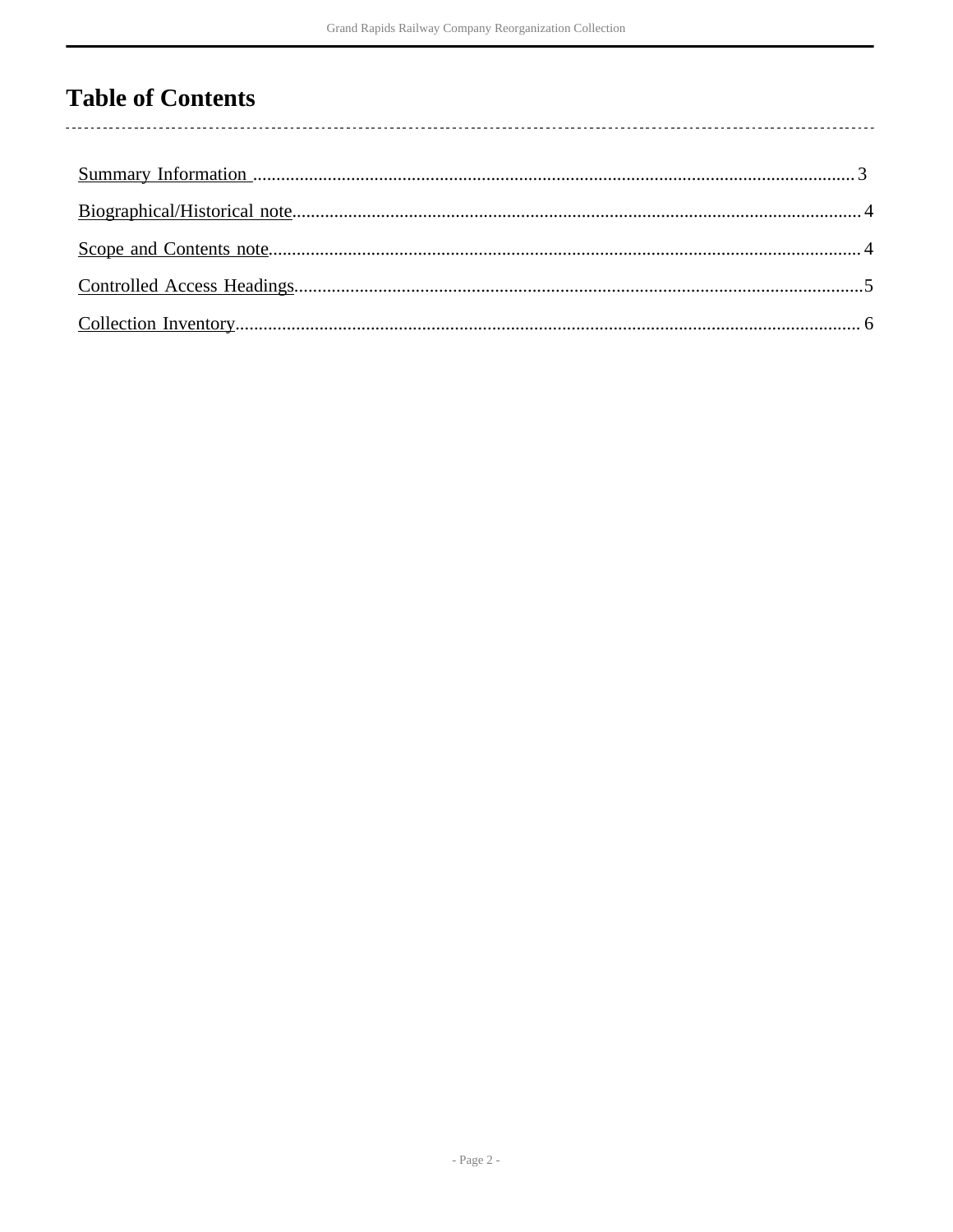## <span id="page-2-0"></span>**Summary Information**

| <b>Repository</b> | Grand Rapids Public Library, Grand Rapids History and Special<br><b>Collections Department</b>                                                                                                                                                                                                                                                                                                                                                                                                                                                                                                                                                                                           |
|-------------------|------------------------------------------------------------------------------------------------------------------------------------------------------------------------------------------------------------------------------------------------------------------------------------------------------------------------------------------------------------------------------------------------------------------------------------------------------------------------------------------------------------------------------------------------------------------------------------------------------------------------------------------------------------------------------------------|
| <b>Title</b>      | Grand Rapids Railway Company Reorganization Collection                                                                                                                                                                                                                                                                                                                                                                                                                                                                                                                                                                                                                                   |
| <b>Date</b>       | October 1937                                                                                                                                                                                                                                                                                                                                                                                                                                                                                                                                                                                                                                                                             |
| <b>Extent</b>     | 1.0 Linear feet                                                                                                                                                                                                                                                                                                                                                                                                                                                                                                                                                                                                                                                                          |
| Language          | English                                                                                                                                                                                                                                                                                                                                                                                                                                                                                                                                                                                                                                                                                  |
| <b>Text</b> [Box] | 1                                                                                                                                                                                                                                                                                                                                                                                                                                                                                                                                                                                                                                                                                        |
| <b>Abstract</b>   | The Grand Rapids Railway Co. offered public transport within the city of<br>Grand Rapids, as well as operating recreation areas such as Ramona Park.<br>Once at the forefront of the streetcar industry, Grand Rapids Railway Co<br>fell as a result of the Great Depression and the growth of the automobile<br>industry. By 1935, the once modern streetcar company was phased out in<br>favor of more cost efficient buses. In the 1937 court case, Grand Rapids<br>Railway Co. sold it's assets and reorganized as Grand Rapids Motor Coach<br>Co. Under this new corporate body, it retained interest in Ramona Park,<br>however streetcar service ceased to exist in Grand Rapids. |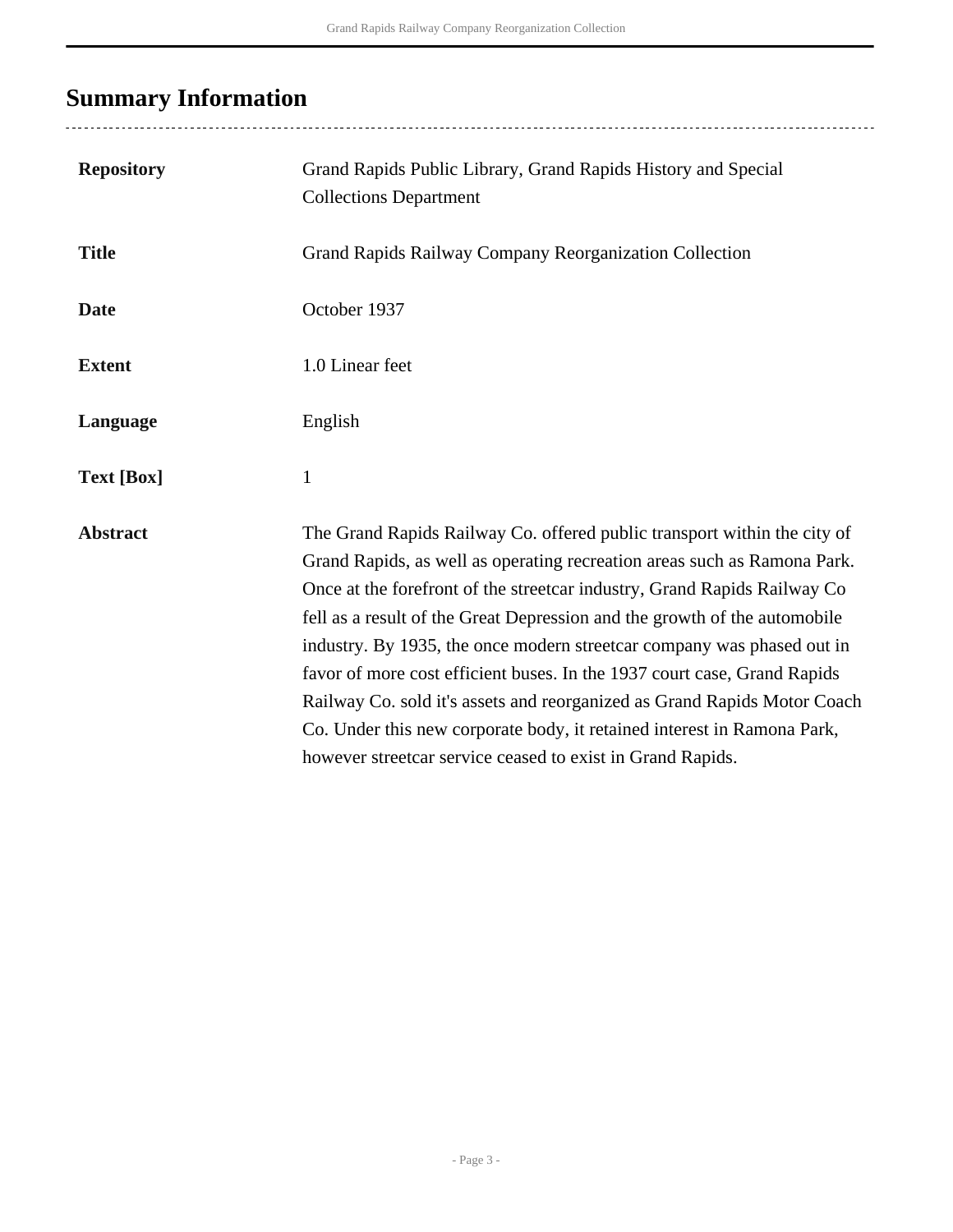## <span id="page-3-0"></span>**Biographical/Historical note**

Early railway transportation in Grand Rapids began in 1865, to connect with the Detroit-Milwaukee train station. Over time, several independent lines were opened and operated as well. The railways were combined into one company, Street and Railway Co., in 1883. Competition within the city soon sprang up. In February 1885, the Valley City Street and Cable Co was formalized and became operational in 1888. Valley City Street and Cable Co brought the first cable cars to Grand Rapids, in order to bring transportation service to Michigan and Lyon St. hills. The lack of a connection between the two companies caused confusion among riders. This led to the unifying of the two companies in 1890 under the name Consolidated Street Railway Co.

Under the Consolidated Street Railway Co, new electric lines were introduced. After struggling for ten years, Consolidated Street Railway Co. was bought out in 1900 by E. W. Clark Co. of Philadelphia and was renamed the Grand Rapids Railway Co. The change brought many improvements to the railway service, including heavier tracks, double cars and expanded service which bolstered a healthy ridership that would last for many years. In 1925, the Grand Rapids Railway Co. suffered a serious setback when a fire destroyed 57 streetcars. The process of rebuilding brought to light a lack of streetcar improvements within the industry. With Grand Rapids at the forefront, industry wide improvements were made to streetcar design and the new modern streetcars were introduced into the city in 1927.

The onset of the Great Depression in 1929 crippled the streetcar industry in Grand Rapids. Streetcars were phased out in favor of buses. The process was hastened by a city-wide street widening, which would have required a resetting of the tracks. By 1934 buses had taken over all of the systems, and in 1935 the last streetcar in Grand Rapids made it's final run. The Grand Rapids Railway Co. sold it's assets and re-consolidated as Grand Rapids Motor Coach Co in 1937 after declaring bankruptcy. It retained some interest in Ramona Park until their closure in 1950.

### <span id="page-3-1"></span>**Scope and Contents note**

This collection consists of the October 1937 case for the reorganization of the Grand Rapids Railroad Co. It is comprised of 12 exhibits. These include; an Amended Plan of Reorganization, Proceedings for Reorganization, Trust Agreement, Summary, Real Estate in Grand Rapids, Ramona Park Property, Income Account, Franchise Ordinance, Transcript of City Commission, Stock Trust Agreement, Transcript of City Commission, and Transcript of Notice of hearing.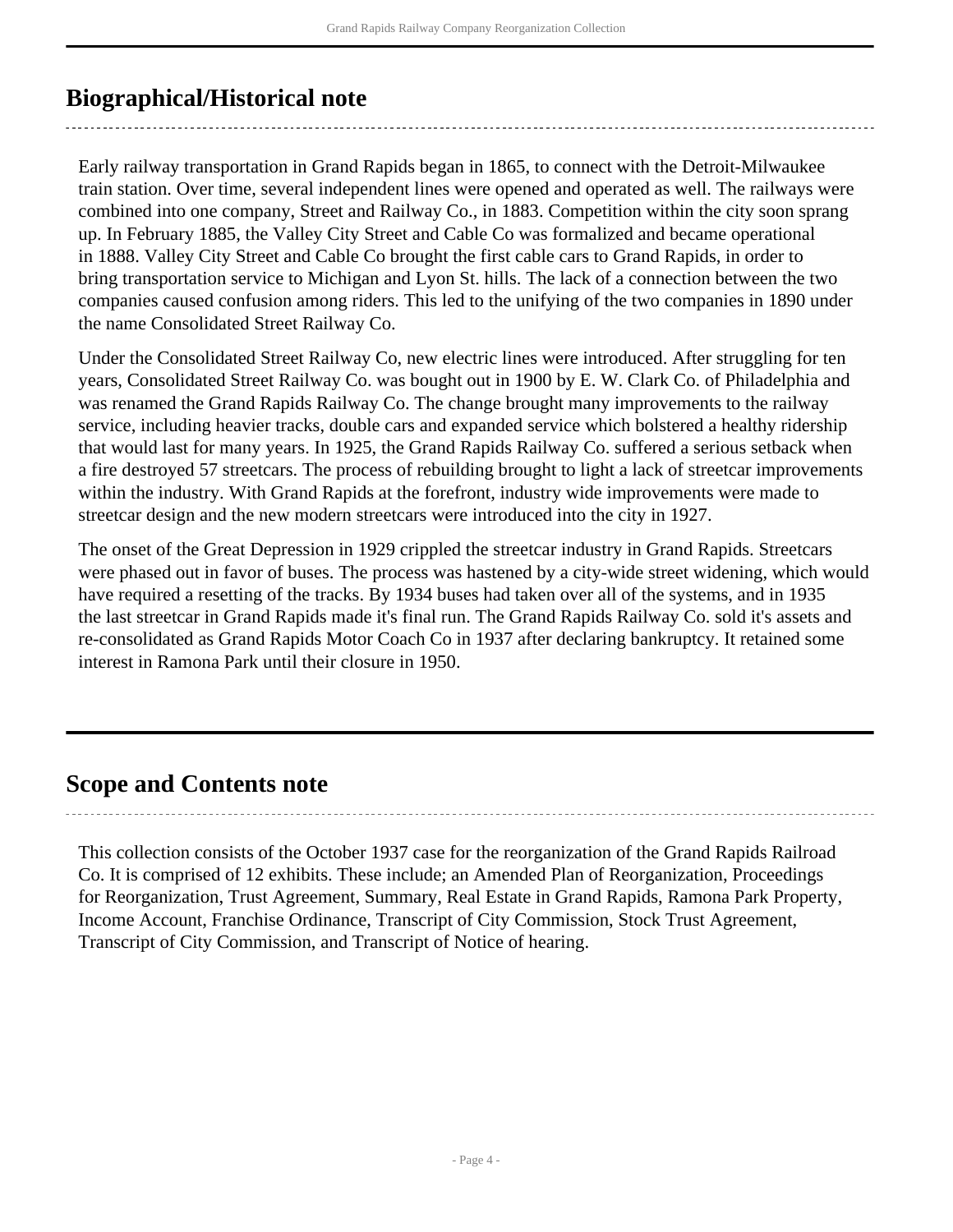### **Administrative Information**

### **Publication Information**

Grand Rapids Public Library, Grand Rapids History and Special Collections Department

## <span id="page-4-0"></span>**Controlled Access Headings**

### **Corporate Name(s)**

• Grand Rapids Railway Co.

#### **Geographic Name(s)**

• Grand Rapids (Mich.) -- History

### **Subject(s)**

• Street-railroads -- Michigan -- Grand Rapids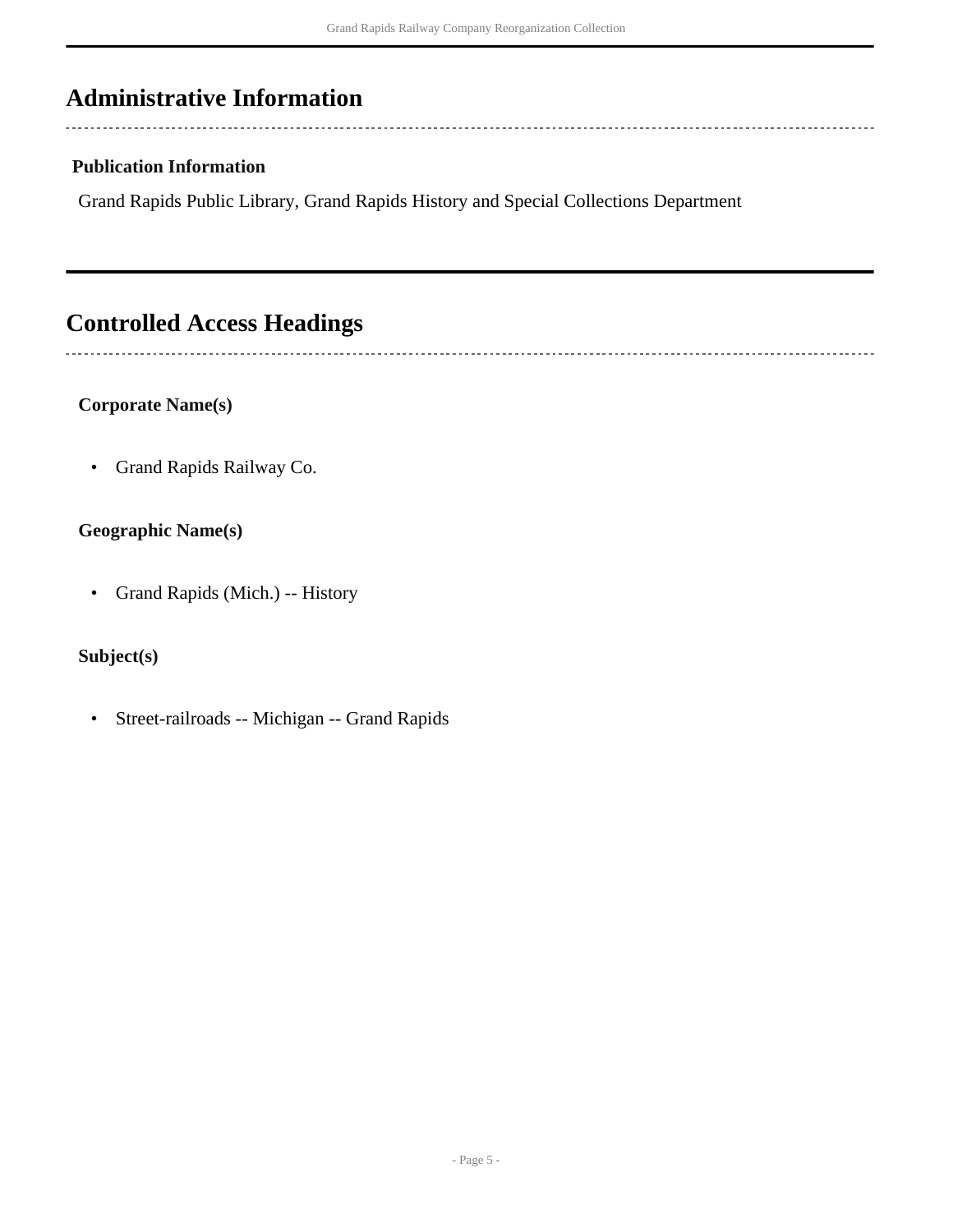## <span id="page-5-0"></span>**Collection Inventory**

|                                 | <b>Box</b>   | Folder         |
|---------------------------------|--------------|----------------|
| Amended Plan of Reorganization  | $\mathbf{1}$ | $\mathbf{1}$   |
| Proceedings for Reorganization  | $\mathbf{1}$ | $\overline{2}$ |
| <b>Trust Agreement</b>          | $\mathbf{1}$ | $\mathfrak{Z}$ |
| Summary                         | $\mathbf{1}$ | $\overline{4}$ |
| Real Estate in Grand Rapids     | $\mathbf{1}$ | $\mathfrak{S}$ |
| Ramona Park Property            | $\mathbf{1}$ | $\sqrt{6}$     |
| Income Account                  | $\mathbf{1}$ | $\tau$         |
| Franchise Odinance              | $\mathbf{1}$ | 8              |
| Transcript of City Commission   | $\mathbf 1$  | 9              |
| <b>Stock Trust Agreement</b>    | $\mathbf{1}$ | 10             |
| Transcript of City Commission   | $\mathbf{1}$ | 11             |
| Transcript of Notice of Hearing | $\mathbf{1}$ | 12             |